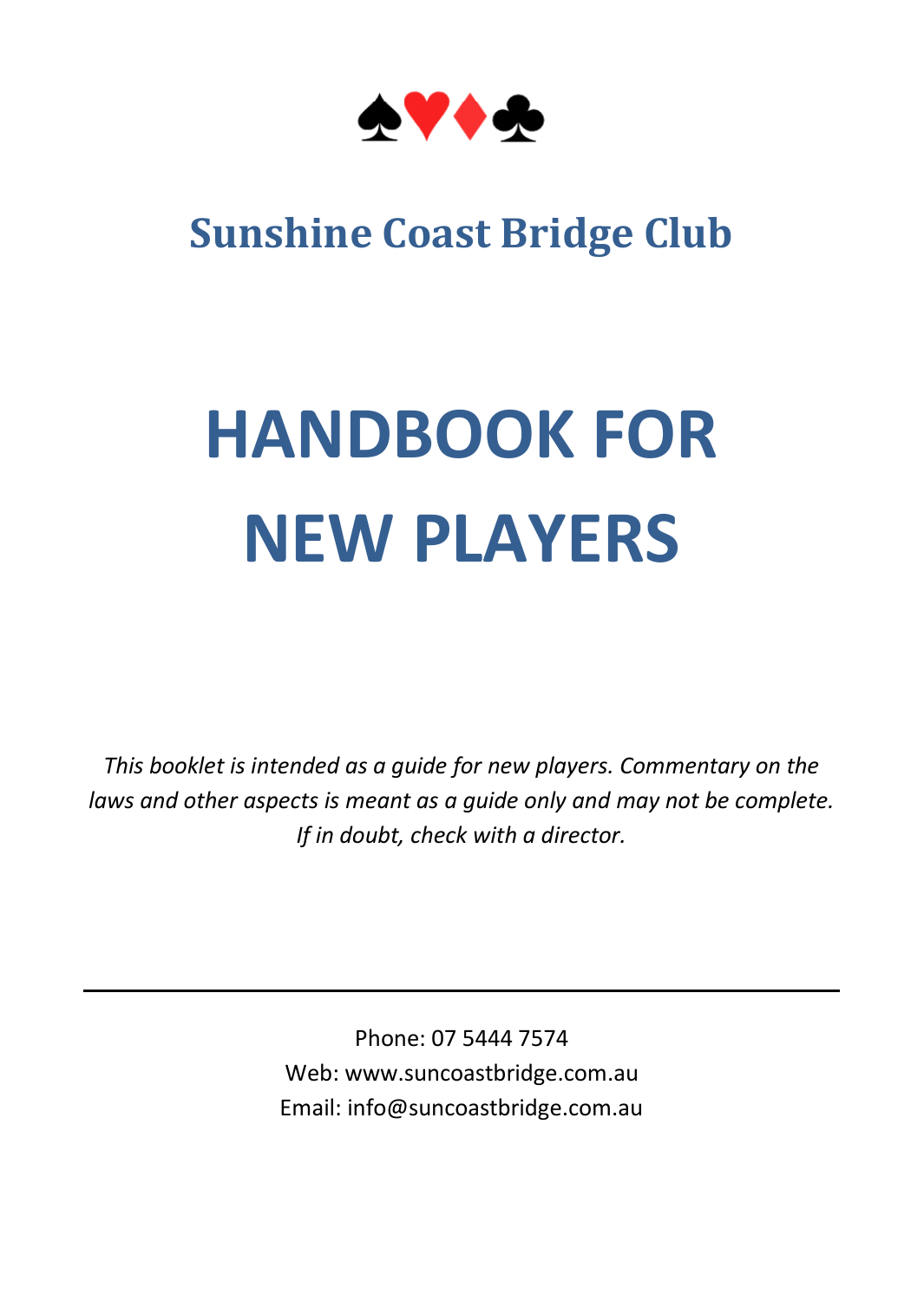Welcome to the Sunshine Coast Bridge Club and to the world of bridge.

You will already have discovered that bridge can be a challenging game. But it can also be enjoyable, no matter what level you play at.

Things can seem a bit daunting when you first start playing in club sessions. The purpose of this booklet is to introduce newer players to the process in order to make the transition from lessons to sessions an easy one. It is divided into two parts – Part A will be of interest to brand new players, and Part B will have more relevance after you've played for a while.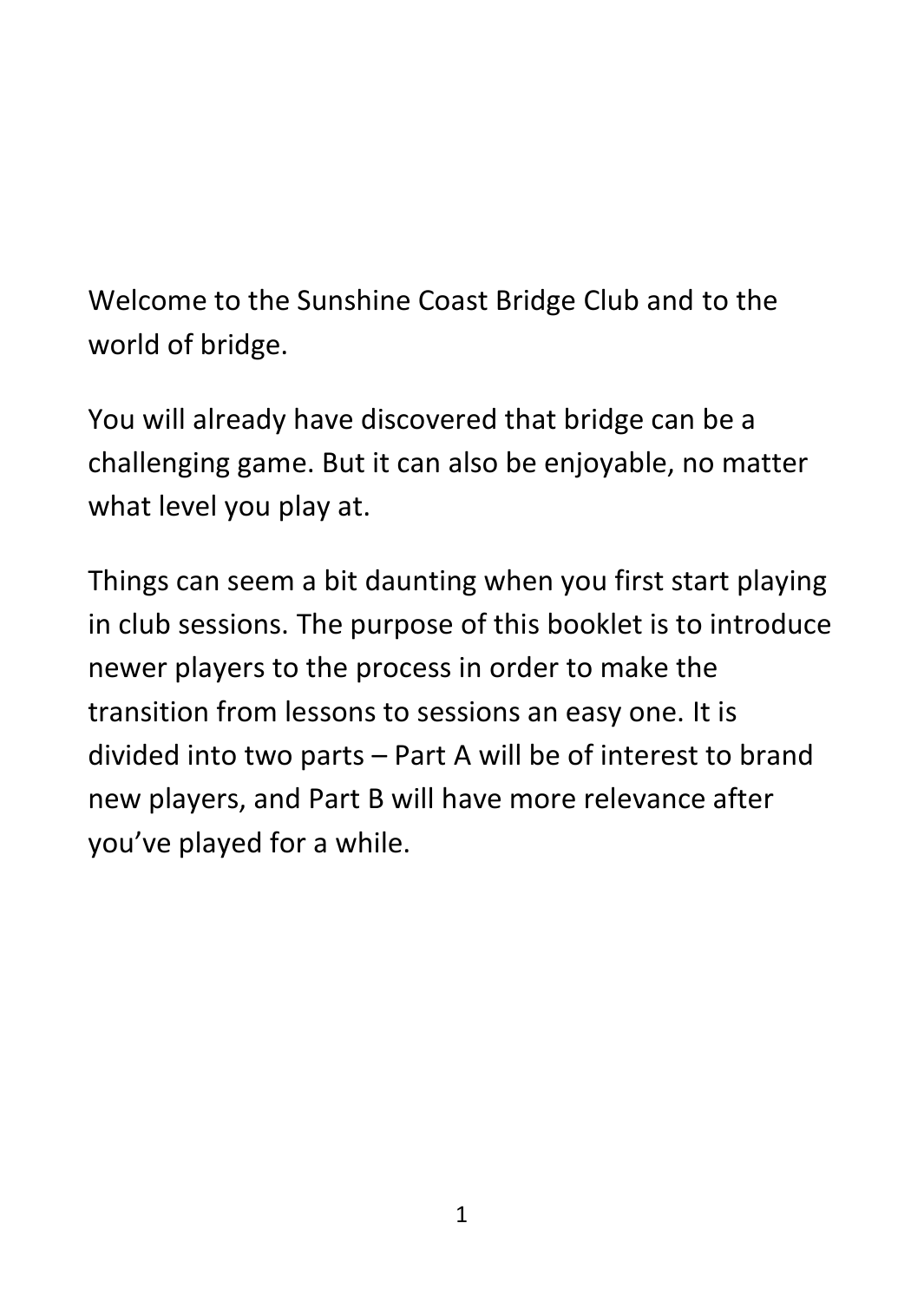## **PART A**

# **FOR NEW PLAYERS**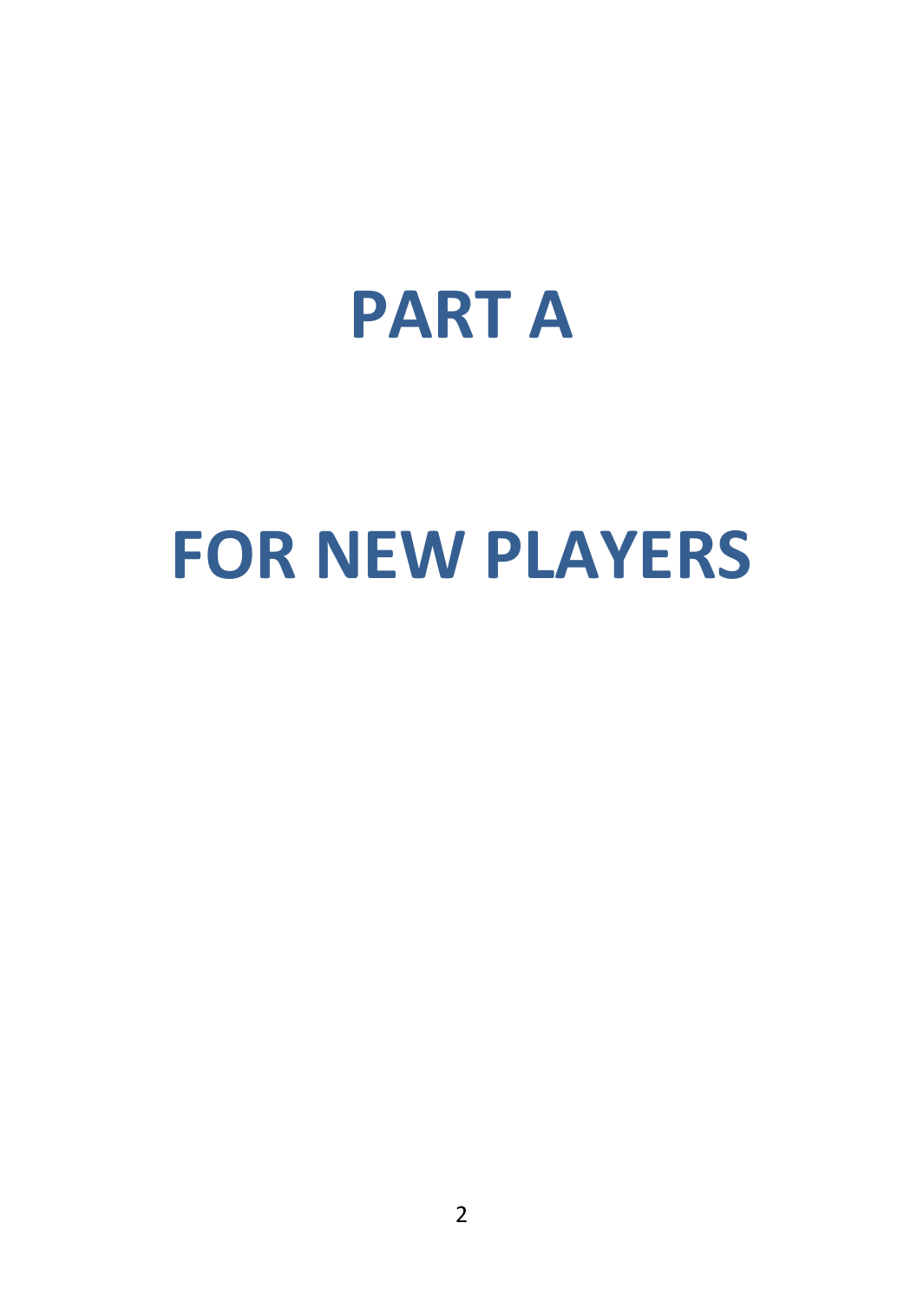## **Club Sessions**

We run regular bridge sessions every day except Sundays. We also run several congresses where bridge is played at a more serious level and where members of other clubs come and play.

Our regular session times are:

**Supervised play (see below)** - Wednesday 9.00am (except when beginners' lessons are being run - March to June when we play Wednesday afternoons).

**Sessions for less experienced players** - Tuesday 9.00am and Friday 9.00am

**More experienced players** – Monday 12.30pm, Tuesday 1.30pm, Thursday 12.30pm, Saturday 12.30pm

Please be seated at least 15 minutes before the starting time to allow the director to set up the movement.

Wednesday morning is our Supervised and Beginners session, and most times there are two separate sections. Players in one section play without assistance amongst others of a similar standard, while players in the other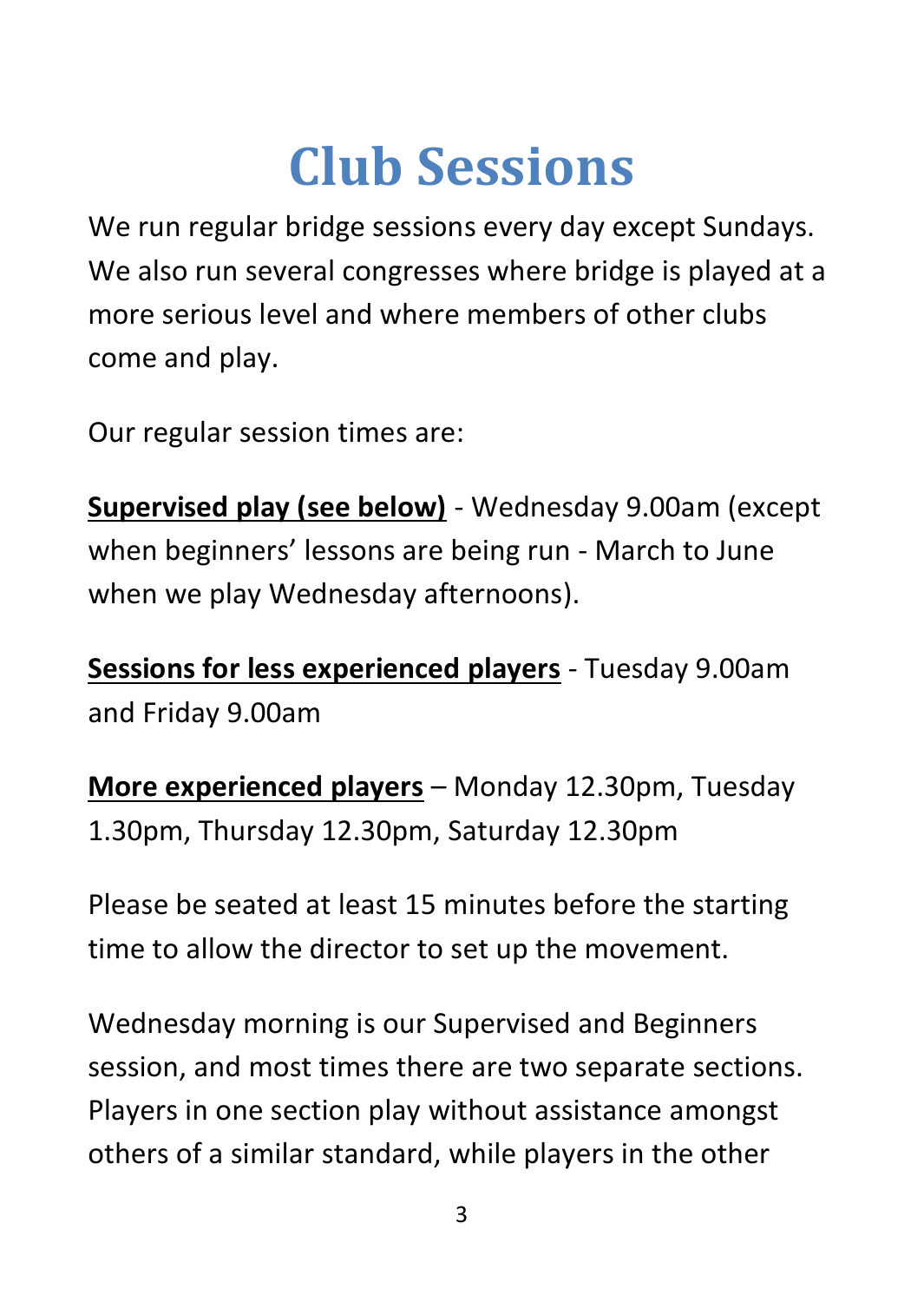section can ask the tutor for assistance with specific bidding and card play.

Members generally progress from Wednesday sessions to the Friday and Tuesday sessions as they gain confidence. The afternoon sessions are where stronger players play, but less experienced players who are keen to improve also attend these sessions.

With the exception of Wednesday's supervised play, you turn up to regular sessions with a partner. However the Club has appointed Partner Organisers who players can phone in advance if they want to play on a particular day but don't have a partner.

These partner organisers are:

- Morning sessions Marcia Carpenter 5479 0307
- Afternoon sessions Barbara Walsh 5477 0042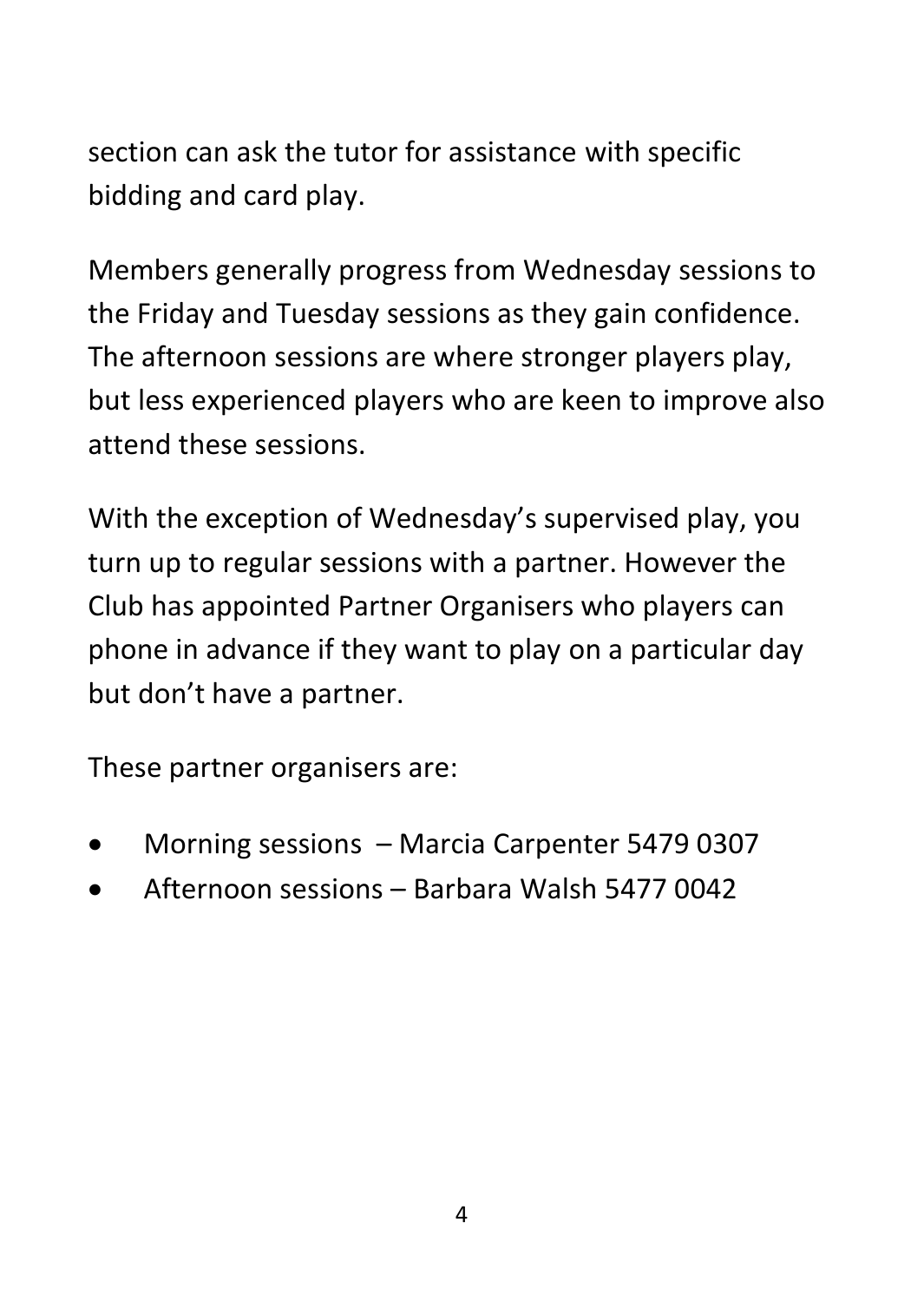## **Masterpoints**

Masterpoints are awarded in all club sessions to all players who finish in the top half of any session. Points awarded appear on the results list and on the web site.

As you play more, and win more, your total number of masterpoints will increase.

Player masterpoints are managed at a national level by the ABF Masterpoint Centre in Sydney (web site is abfmasterpoints.com.au) who tracks the masterpoints of the 35,000+ currently active members of affiliated bridge clubs throughout Australia.

There's a series of "master ranks" that players attain, starting with Nil Master for brand new players and culminating in Diamond Grand Master once a player earns 15,000 masterpoints. Certificates are issued every time a player reaches a new rank, and the details of your awards are available on the ABF Masterpoints Centre web site.

Masterpoints in Australia come in three colours: green, red and gold. Most normal club sessions attract green points but selected club sessions throughout the year are red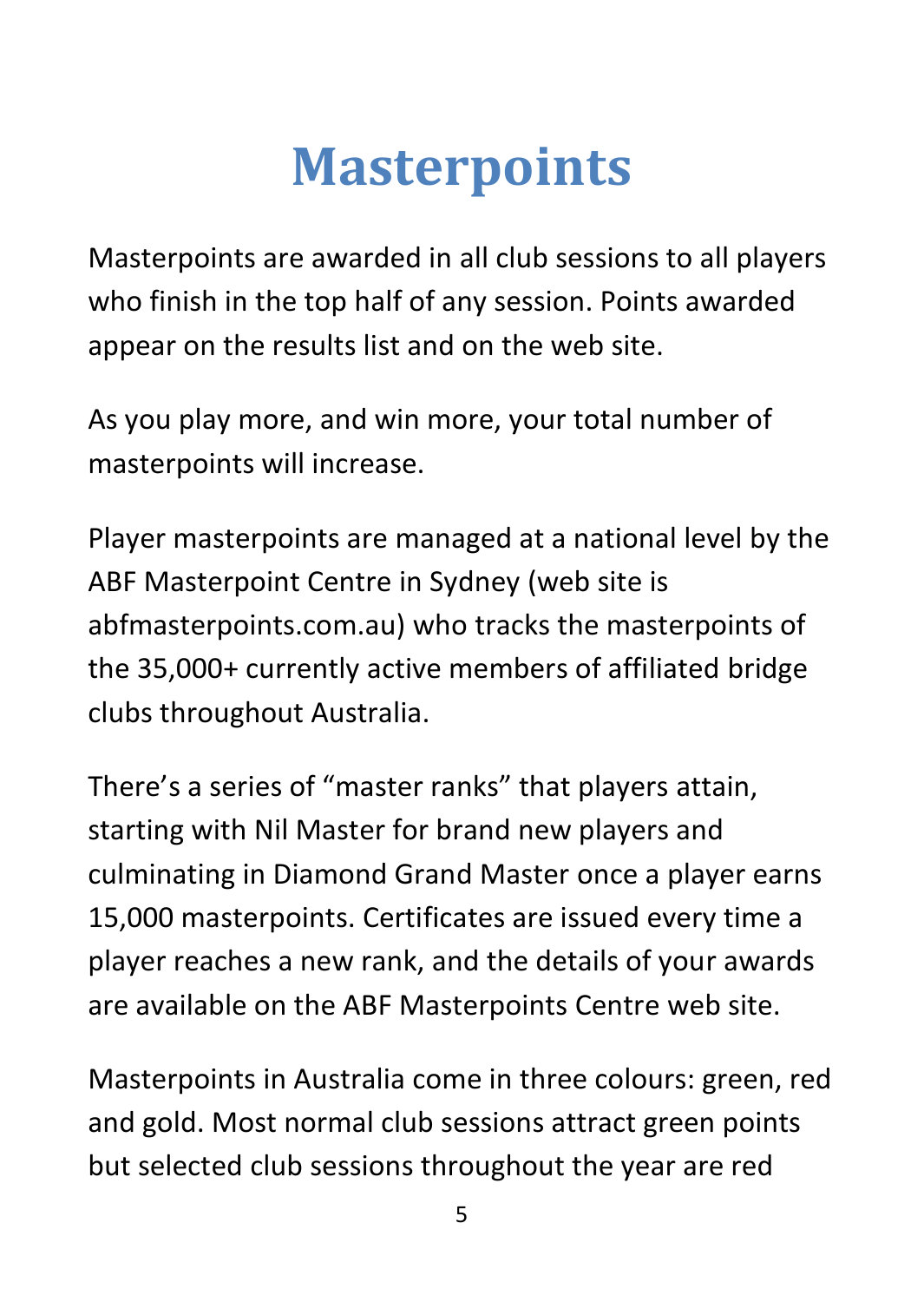point sessions. Congresses attract red or gold masterpoints. The reason for the different colours is that once you get past the lower master ranks, each promotion needs a certain number of total points but that total needs to include a certain number of red and gold points, and these (especially gold) are generally obtained only at stronger events.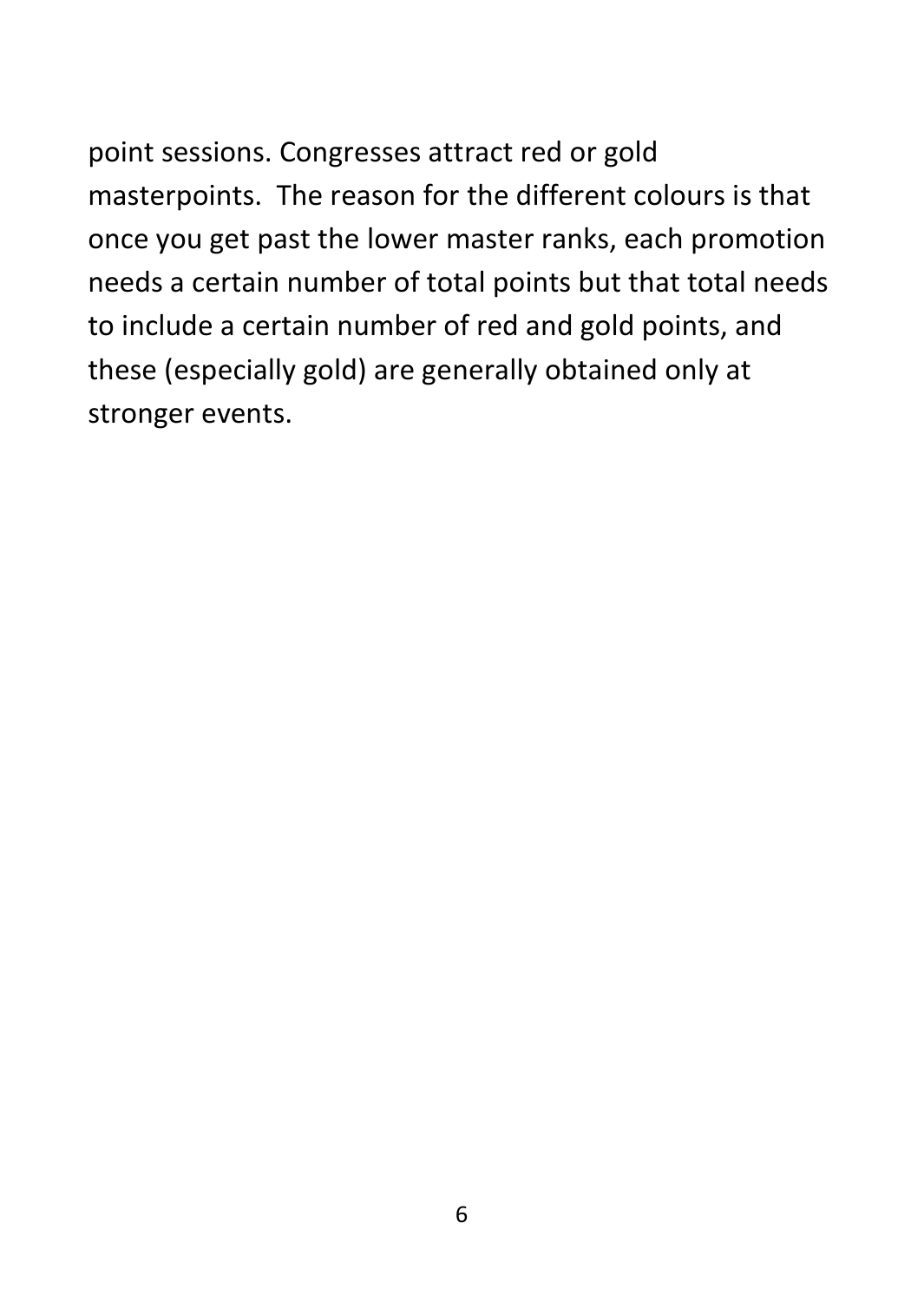## **Scoring**

There are different ways of scoring bridge sessions and events. The method used in club sessions and many congresses is "matchpoint scoring".

Under matchpoint scoring, your result is simply ranked against all other tables, and matchpoints are awarded from best to worst. Two matchpoints are available per result, and the worst result gets 0 matchpoints and the best result gets ( $n \times 2$ ) – 2 where n is the number of results on the board. Equal results get equal matchpoints.

So for 10 tables, the best score earns 18 matchpoints (10 times 2 minus 2), and the second earns 16 matchpoints. This applies no matter how far ahead that top score was. The opponents score the converse, so that the opponents of the pair with the top board receive 0 and the opponents of the pair with the second best score receive 2 matchpoints.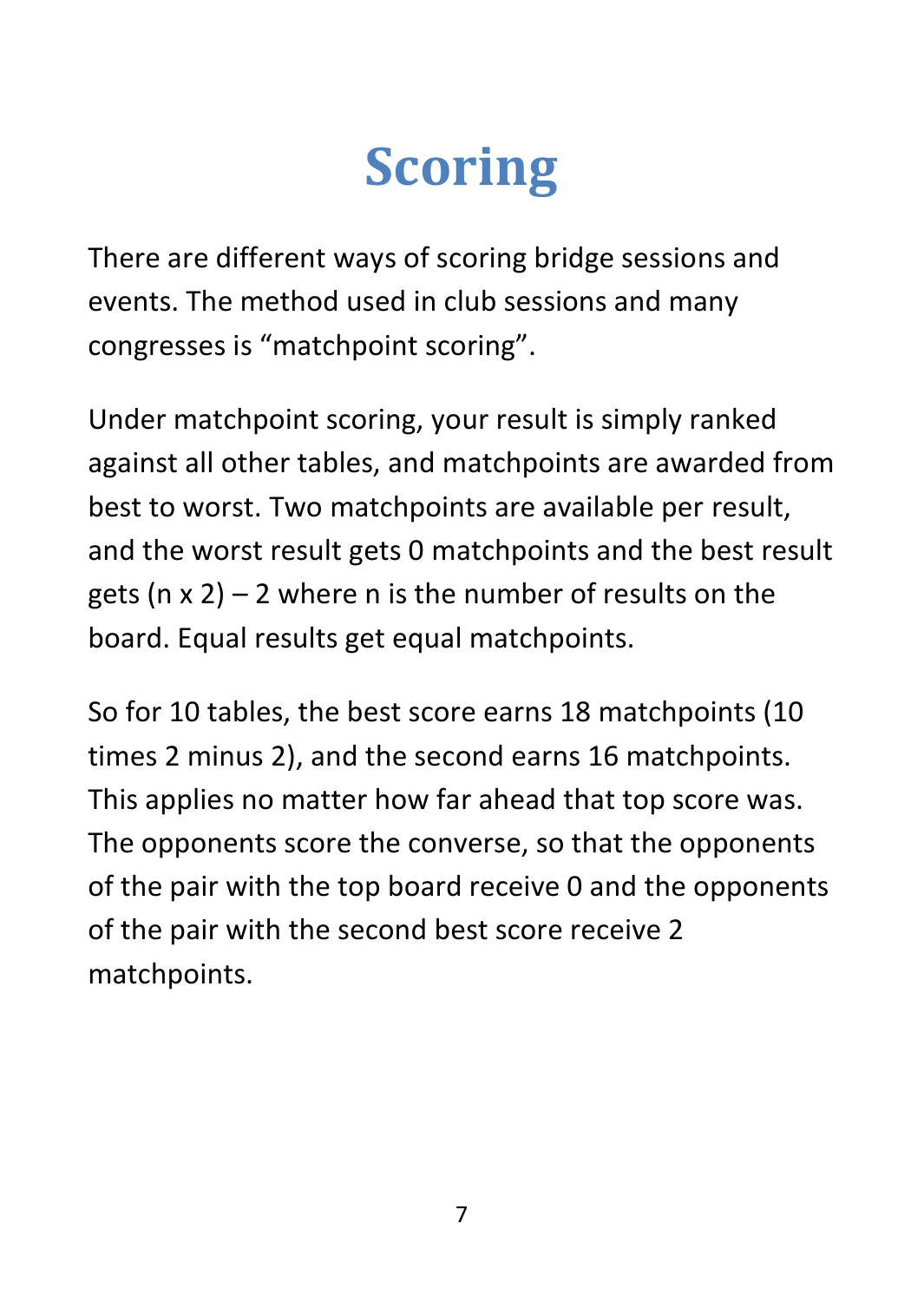## **Mentor Panel**

The Club has appointed a number of experienced players to a Mentor Panel. These players are available to assist members with any bidding problems they may encounter. They can be approached at any club session or they can be contacted by phone or email as listed.

These mentors are able to assist players who play Standard American:

- Joan McPheat jmcpheat@powerup.com.au
- Wendy O'Brien 5491 2604 wendy ob@hotmail.com
- Bev Stacey 5408 5435
- Jo Drake 5479 3736 pjduck@bigpond.com
- Adrienne Kelly 0418 832 601 revoke29@me.com
- Peter Busch 0438 336 632 peter@altosoft.com.au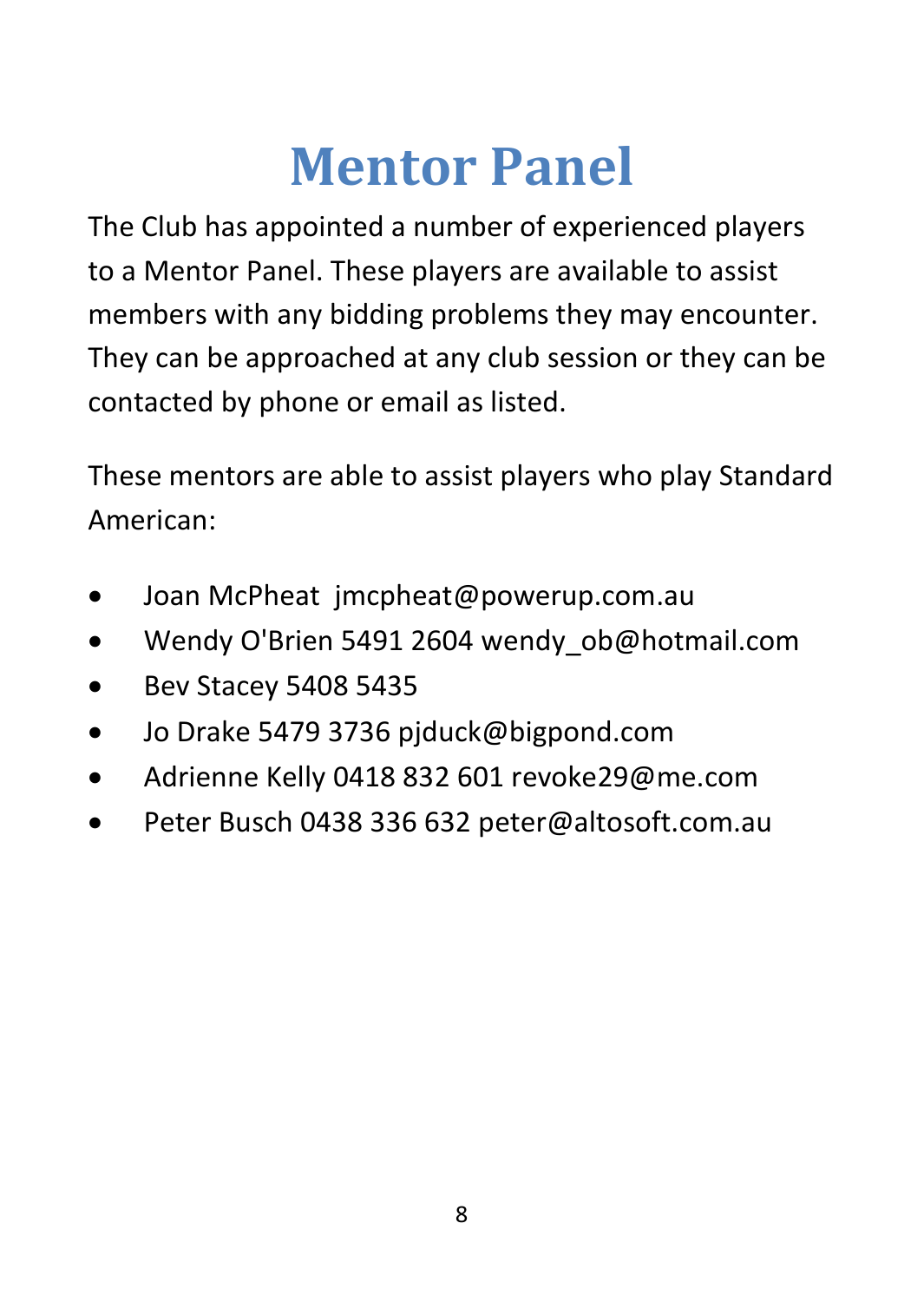## **Library**

The club has an extensive library of bridge books located at the end of the room near the office. Members can borrow books by recording their name on the card.

If you're uncertain of which books would be suitable for your level, speak with your session director or one of the club mentors.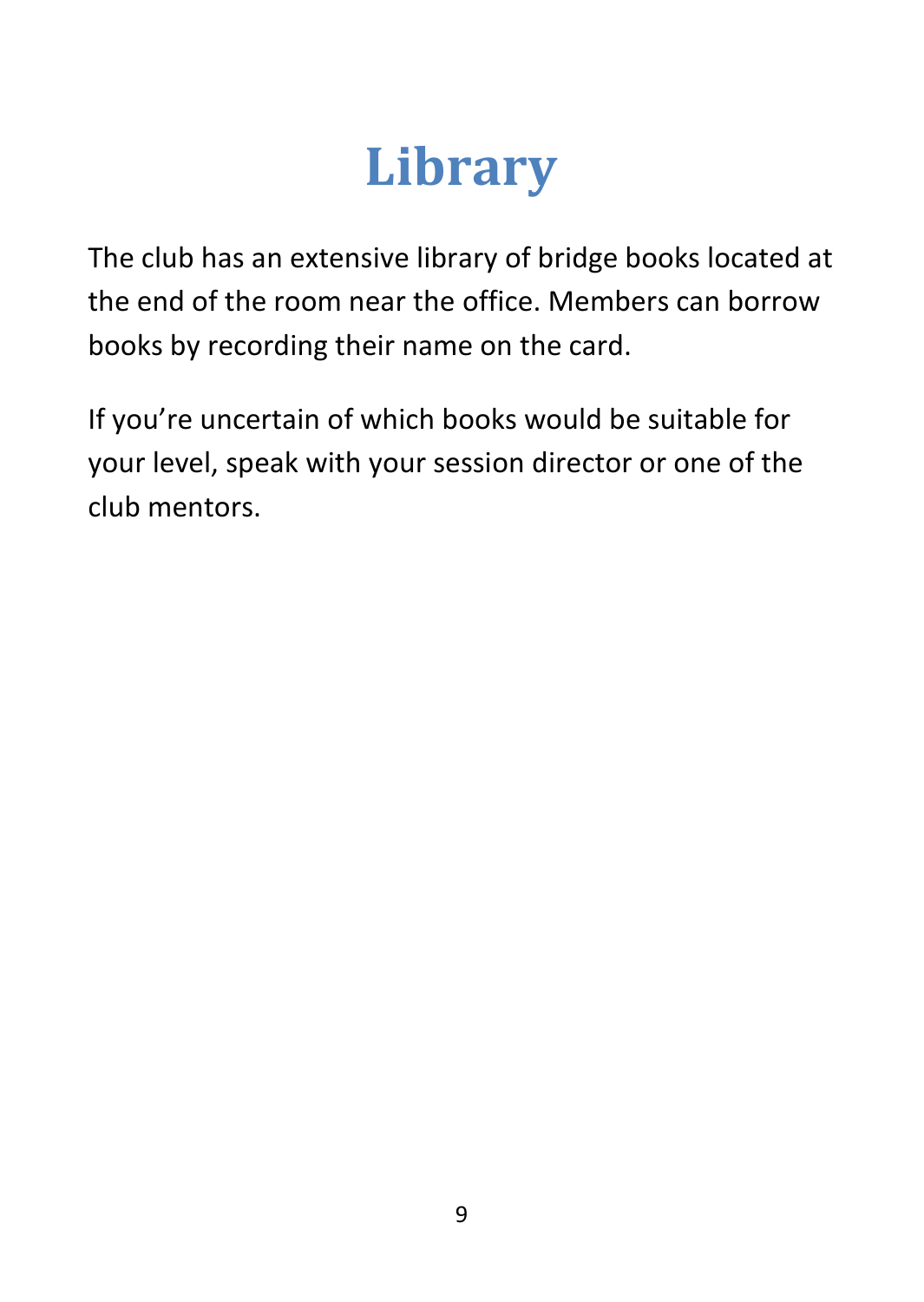### **Directors**

All bridge sessions are under the control of a director. Directors at club sessions usually also play in the session, but for congresses there is always a non-playing director, and for major events there will be a team of directors.

Directors at club sessions are responsible for setting up and managing the movement, and for handling any problems that come up at the table.

Unlike what happens with football referees, players must call the director when an infraction happens at the table. This is not to be perceived as "dobbing in" – players who don't call a director after an infraction has been committed are themselves committing an infraction under the laws.

Typical infractions include things like bidding or playing out of turn, accidentally exposing a card, failing to follow suit and making an insufficient bid.

When an infraction occurs and the director is called, they will come to the table and have the problem explained, and they will then advise the players how to fix the situation in accordance with the laws of bridge. Players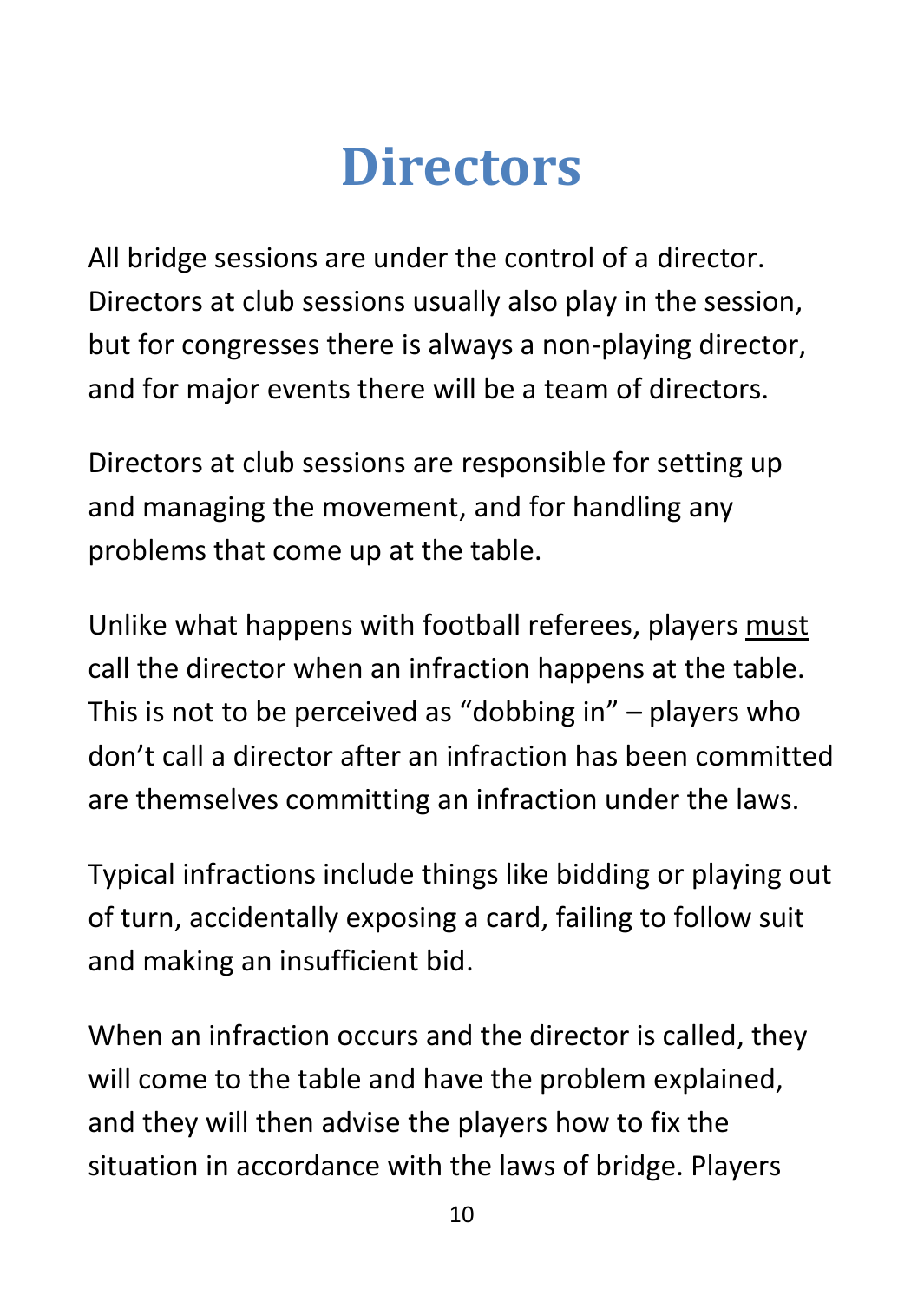must not make their own rulings at the table even if they know what the law is.

It is important to understand that the laws of bridge do not seek to punish. The remedy under the law is to restore equity and that is why the laws refer to "rectifications", not "penalties".

Remember to respect the director. You must not argue with the director when they give their ruling (players always have the right of appeal and if they chose to appeal a ruling the case will be heard by an independent appeals committee).

Remember also that in club sessions, the director is an unpaid volunteer, and like you, will be there to enjoy their game of bridge. Encountering difficulties or unpleasantness at a table hampers their enjoyment of the game, as well as yours and your opponents.

When calling the director, just raise your hand and call "Director please", and leave your hand up until the director acknowledges. Players sometime forget to say "please", but it is appreciated and shows appropriate respect.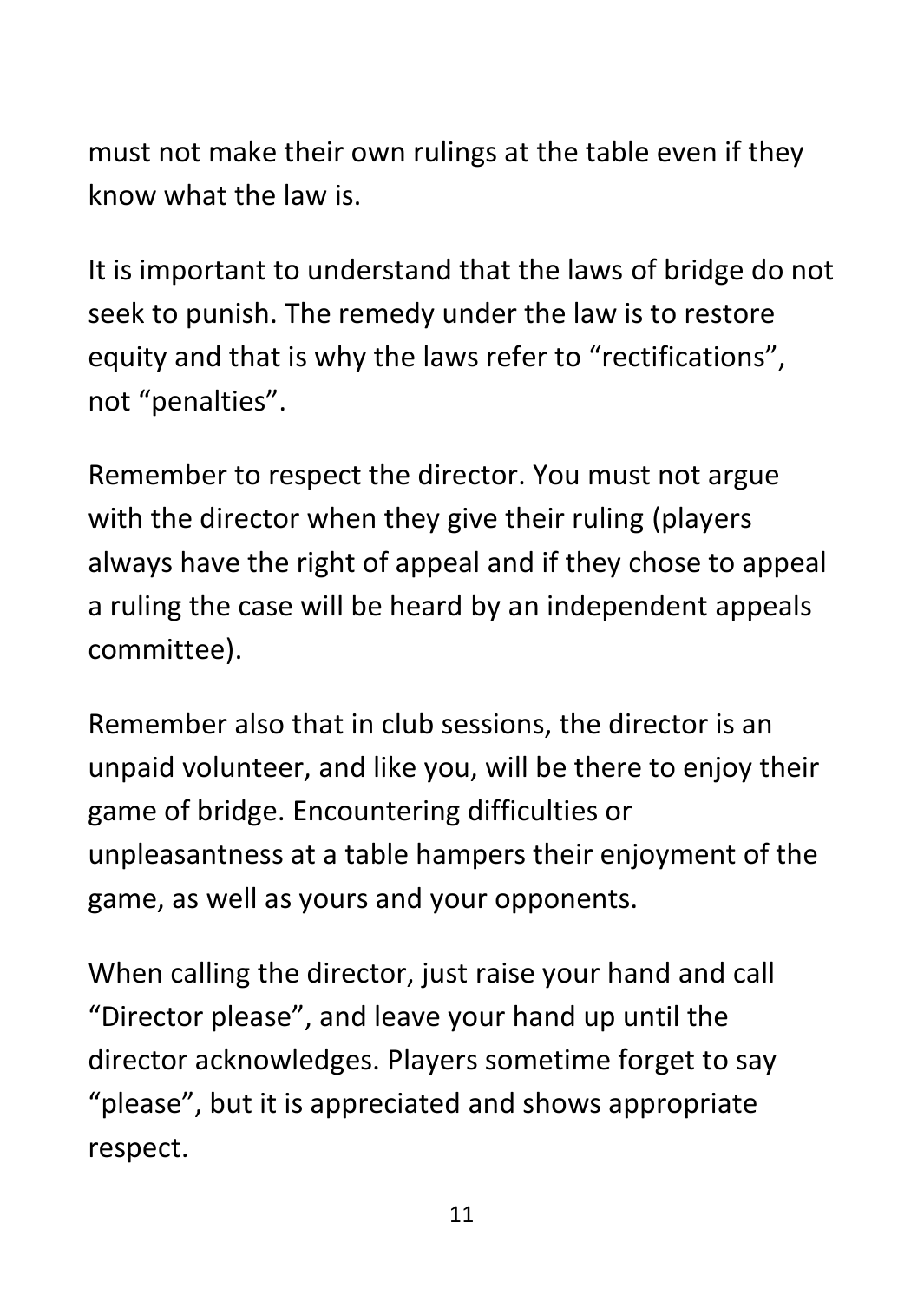## **Club Recorder**

The Club has strict guidelines about unacceptable behaviour. We do not tolerate bullying or abusive behaviour, and there is a set of guideless that we follow should this occur.

The first point of contact for anyone who feels they have been aggrieved is the Club Recorder. The Recorder will act as a mediator if there is ever a dispute that cannot be handled by the session director. Issues include rudeness, bullying and other inappropriate behaviour.

The Club Recorder is Judith Slade, phone (07) 5452 7981, or email [judithslade@spin.net.au.](mailto:judithslade@spin.net.au)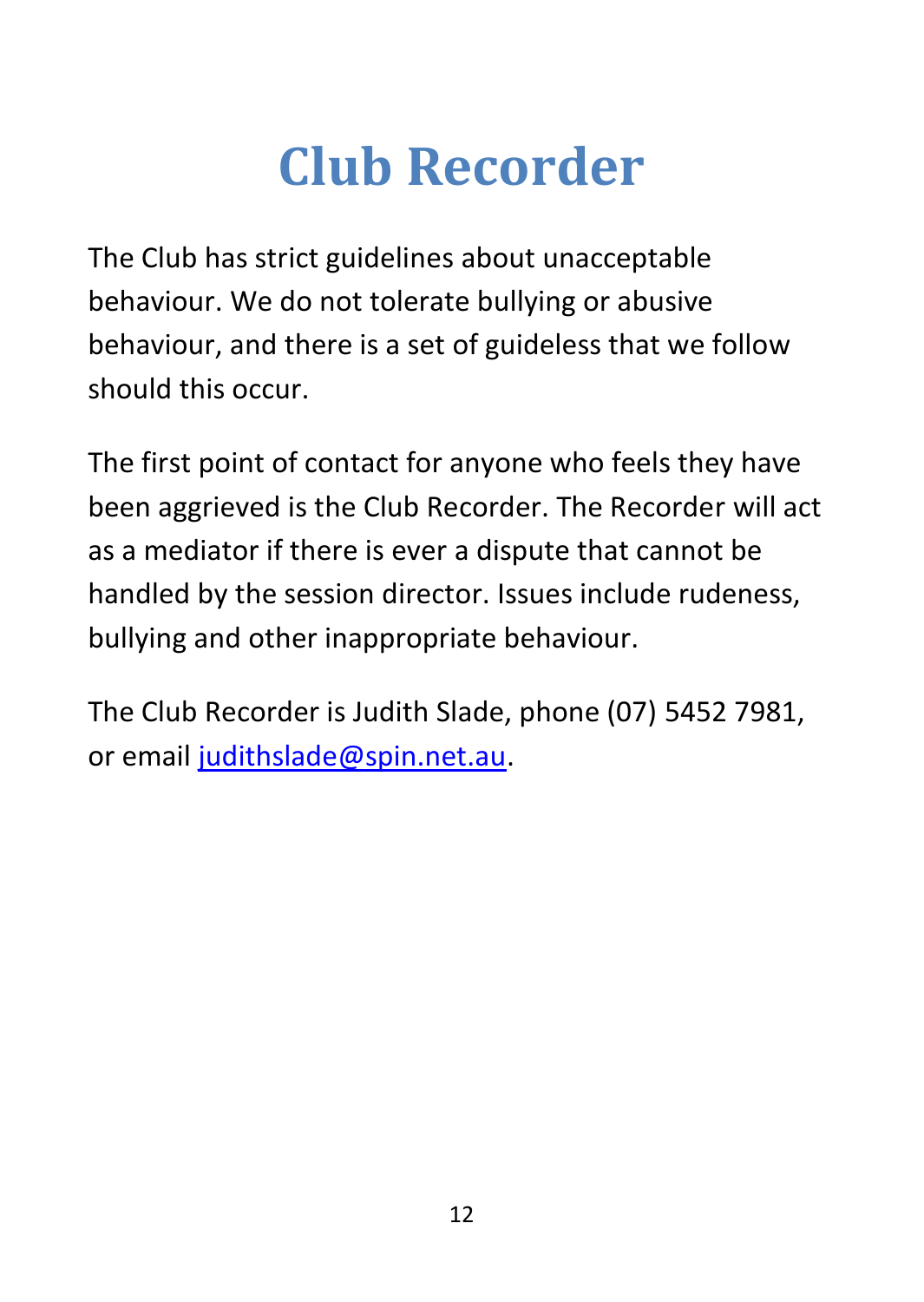## **System cards**

You need to have a system card that your opponents can refer to during the bidding and play. This describes your system and ensures that your opponents know as much about your system and agreements as your partner does. They are also entitled to ask about the meaning of a bid at their turn to call or play.

If you need assistance in filling out a system card, speak to a director.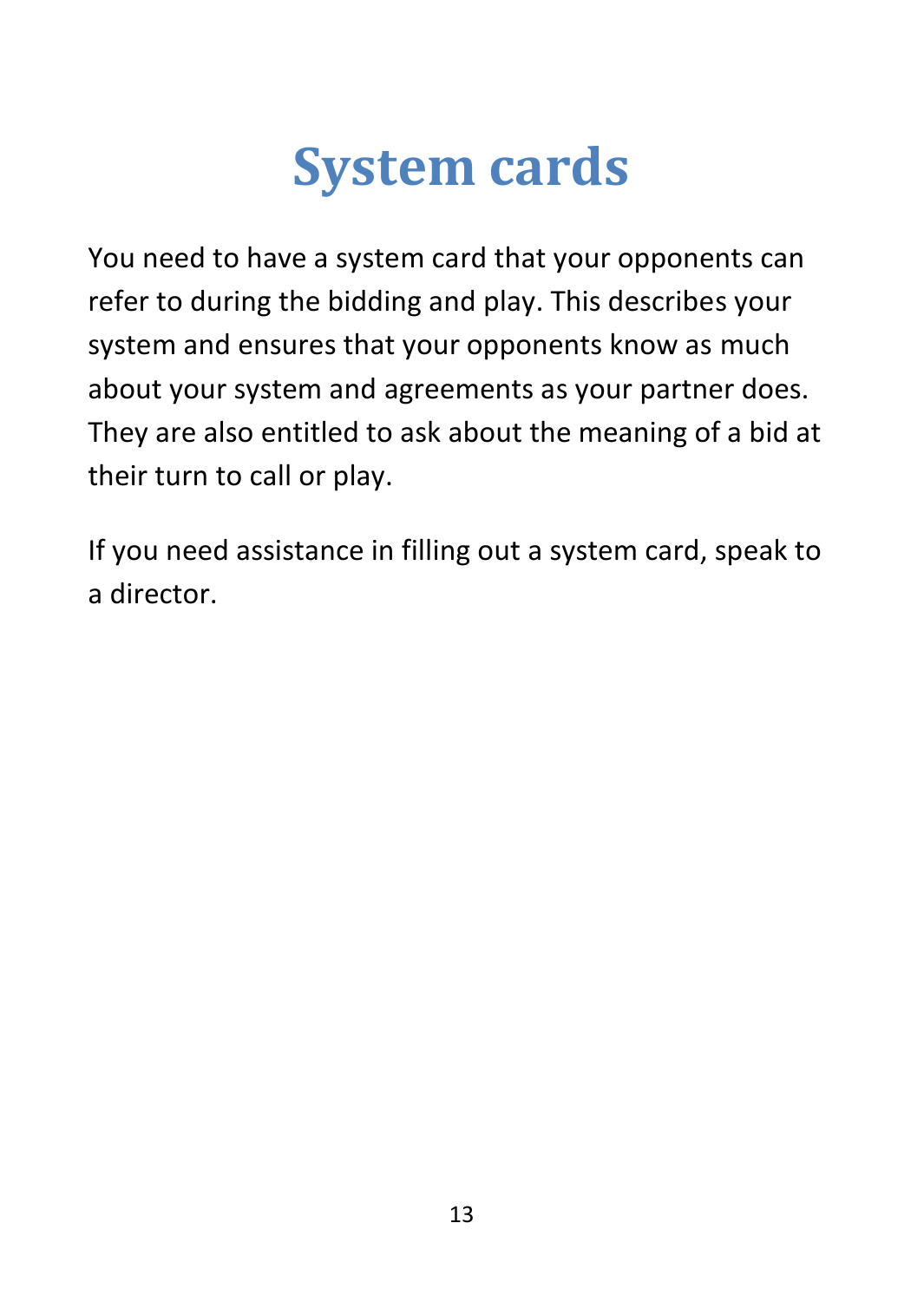# **PART B**

# **FOR NEWER PLAYERS WITH MORE EXPERIENCE**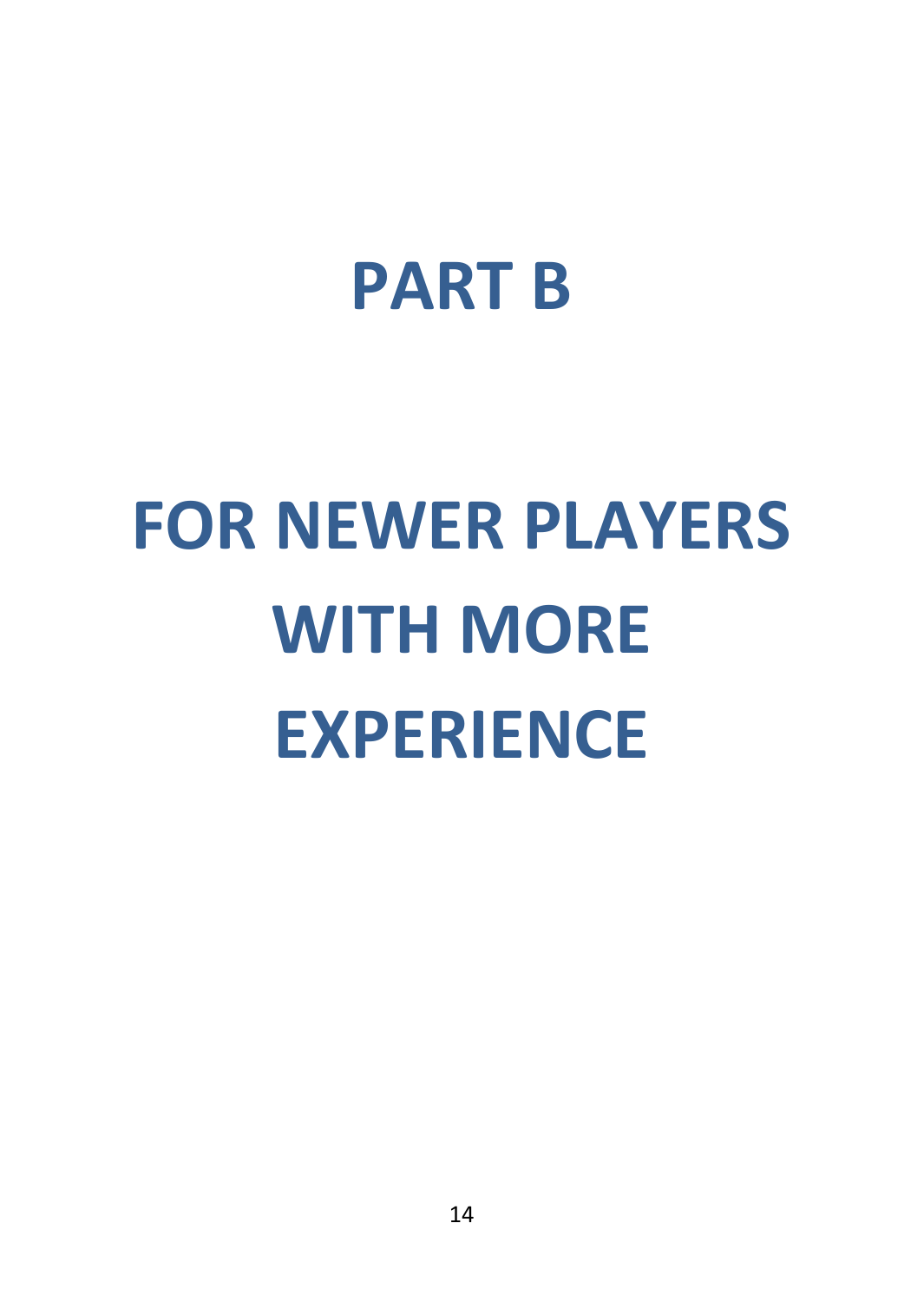## **Special Club Events for Newer Players**

There are special events run by the club that are designed for newer players.

**Pro Am** – this event is run twice a year and consists of partnerships made up of a "Pro" and an "Am". The Pros are experienced players and the Ams are newer players with fewer than 30 masterpoints. Players can enter as a pair or can let the organiser match them with a suitable partner. The Pro will always play the Am's system.

**Teams of 3** – teams events are normally played with a team of 4 players, but in a Teams-of-3 event, teams consist of 3 less experienced players plus a more experienced captain who also acts as a mentor. This event is held once a year on a Friday. Each player must partner the captain at some point. Players can choose their own captain and enter as a complete team, or can enter as a threesome and let the organiser choose a captain.

**Restricted Pairs Championship** – this is a club championship for players with fewer than 150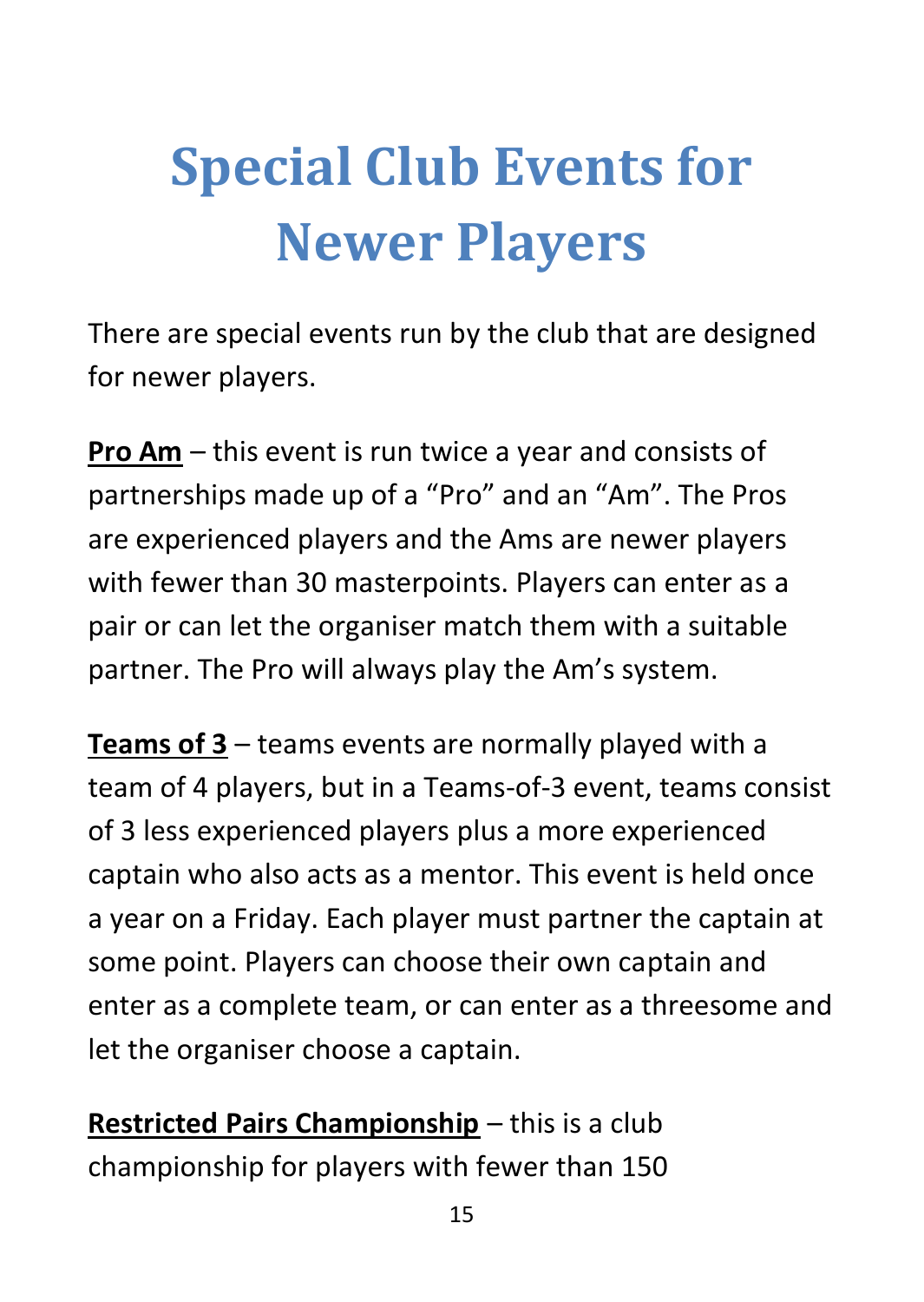masterpoints. It is run over three Tuesdays in October every year, and winners' names appear on the honour board.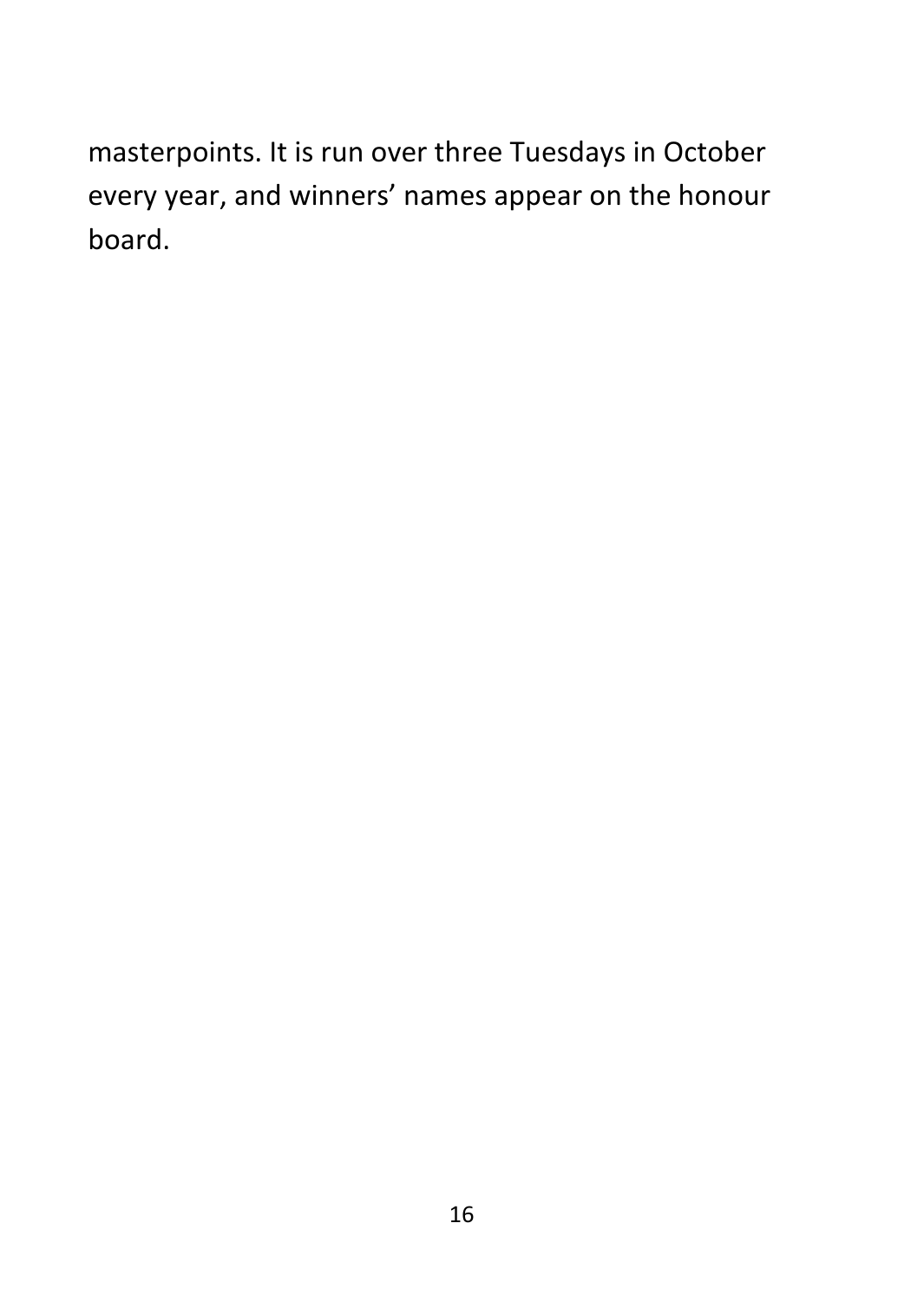## **Congresses**

Most bridge clubs in Australia run congresses throughout the year. These are one or two day bridge competitions that involve players from our club and neighbouring clubs. The quality of bridge is usually stronger than club sessions, and they are run by a non-playing director. The nature of the event means that progressive scoring is done throughout the day. These events are popular with players at all levels, and a sandwich lunch is usually included.

Red masterpoints are awarded at these events, and the rate of earning is greater than normal club sessions. It is unusual for any players not to earn some masterpoints at a congress.

There are also national congresses where gold points are issued. These run for up to 2 weeks and every state in Australia runs 2 or 3 gold point events. They are enjoyed by players of all standards because there are events specifically for less experienced players as well as events that attract the best players in Australia and overseas. The most popular gold point event in Australia is the Gold Coast Congress which runs for a week in late February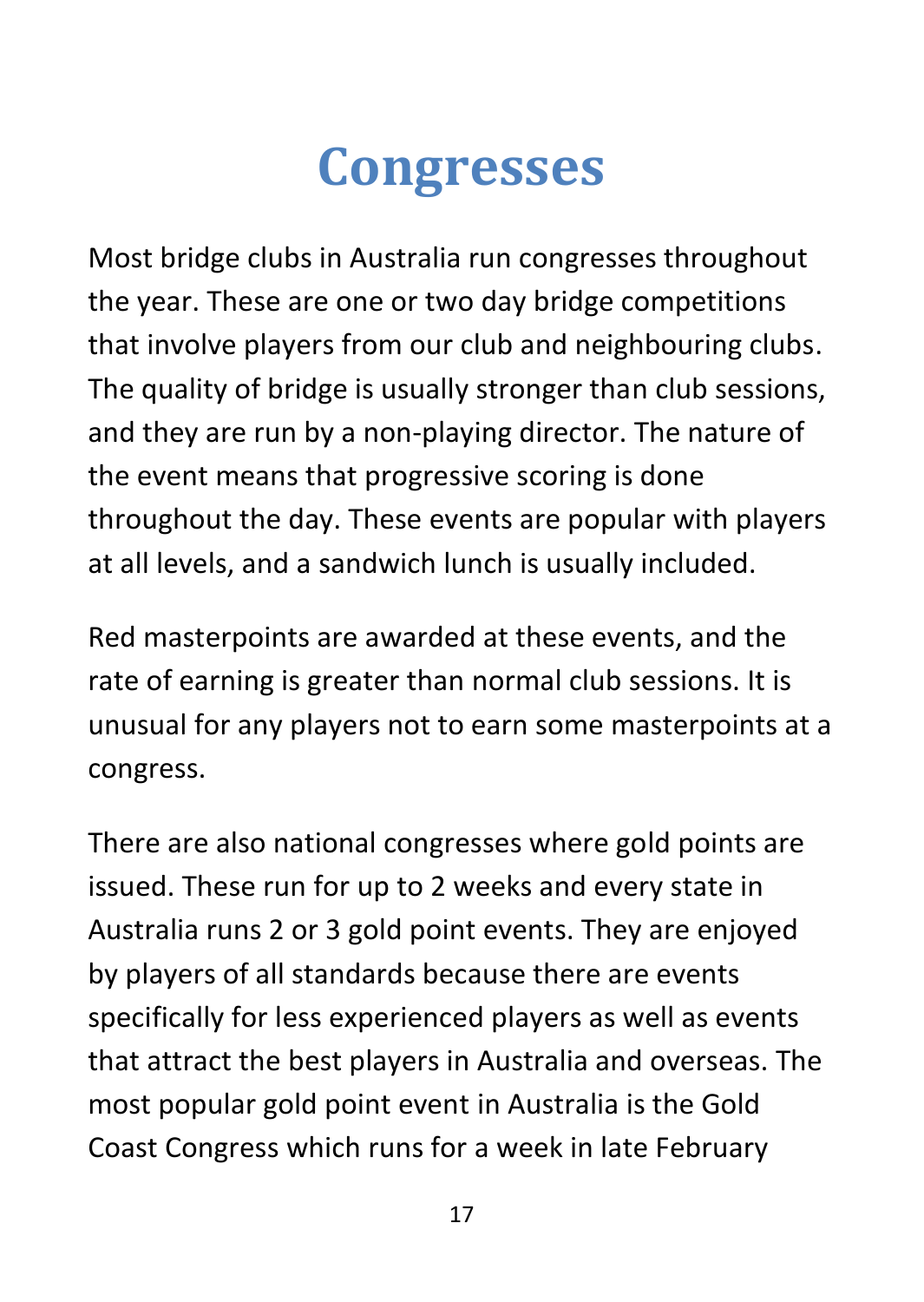every year and attracts 2,000 players from all over Australia as well as international players. For the new players, there are events catering specifically for Rookies, who have less than 5 masterpoints.

Congresses can be open, or they can be graded or restricted. Open means anyone can play but graded or restricted congress are a good place for newer players to start – graded means players only compete with players in their grade, and restricted means that all players in the event must be under a certain masterpoint level.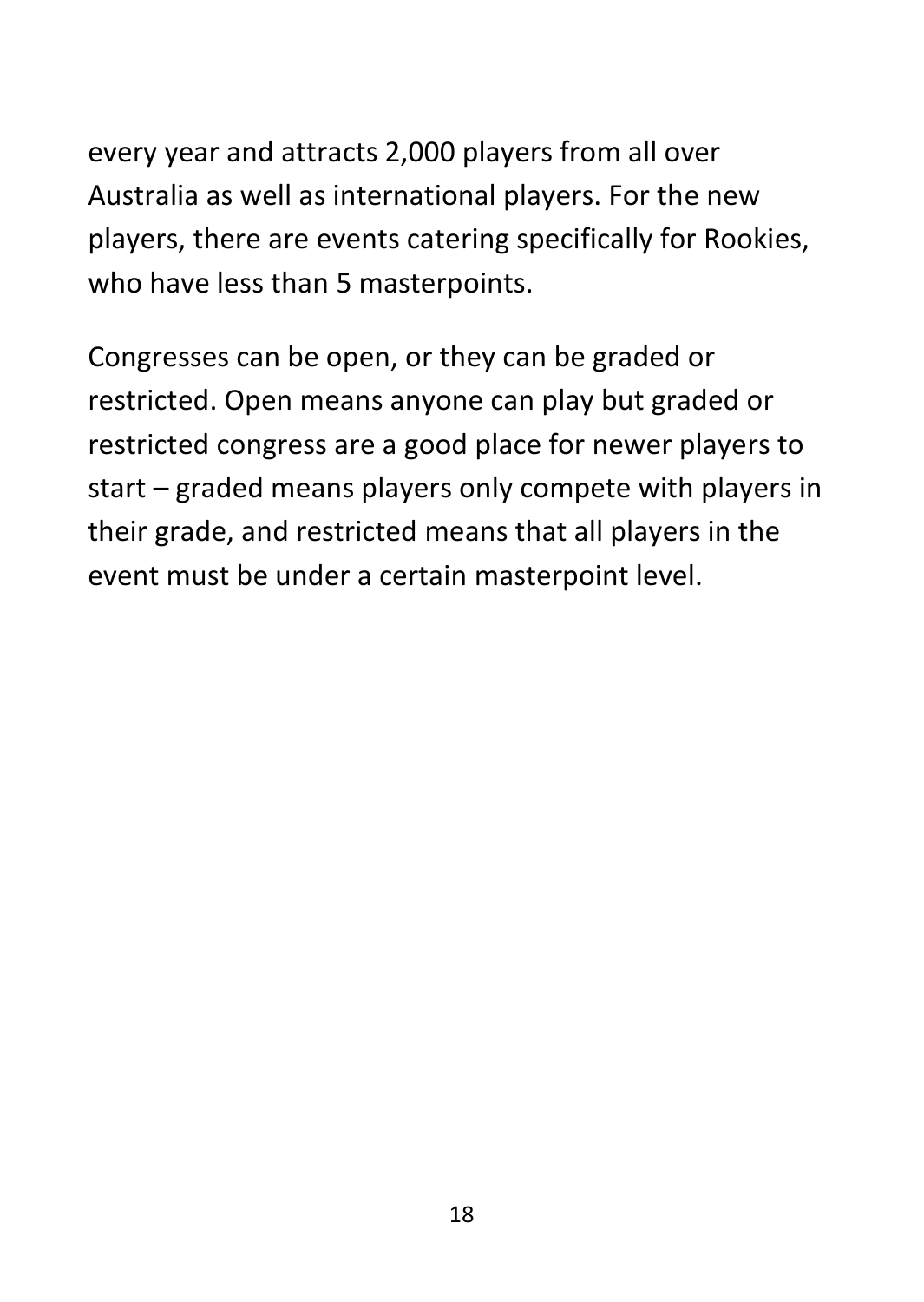## **The Laws of Bridge**

Some infractions and how the director will rule are:

- Insufficient bid your left hand opponent can accept an insufficient bid. If they don't accept it, in many cases the director will allow the bid to be corrected to a sufficient bid in the same suit, and bidding can continue without restrictions. However, sometimes the correcting bid will restrict your partner's ability to bid on. Remember, it is never in your interest to make a correcting bid before the director arrives as this may restrict your options.
- Card led from the wrong hand your opponent can accept it without restriction but if they don't, the correct hand must play and there may be lead restrictions or requirements for you or your partner then or at a later stage.
- Revoke (failing to follow suit) if discovered quickly enough, it can be corrected, but otherwise the hand must be played out and there will most likely be a transfer of tricks at the end.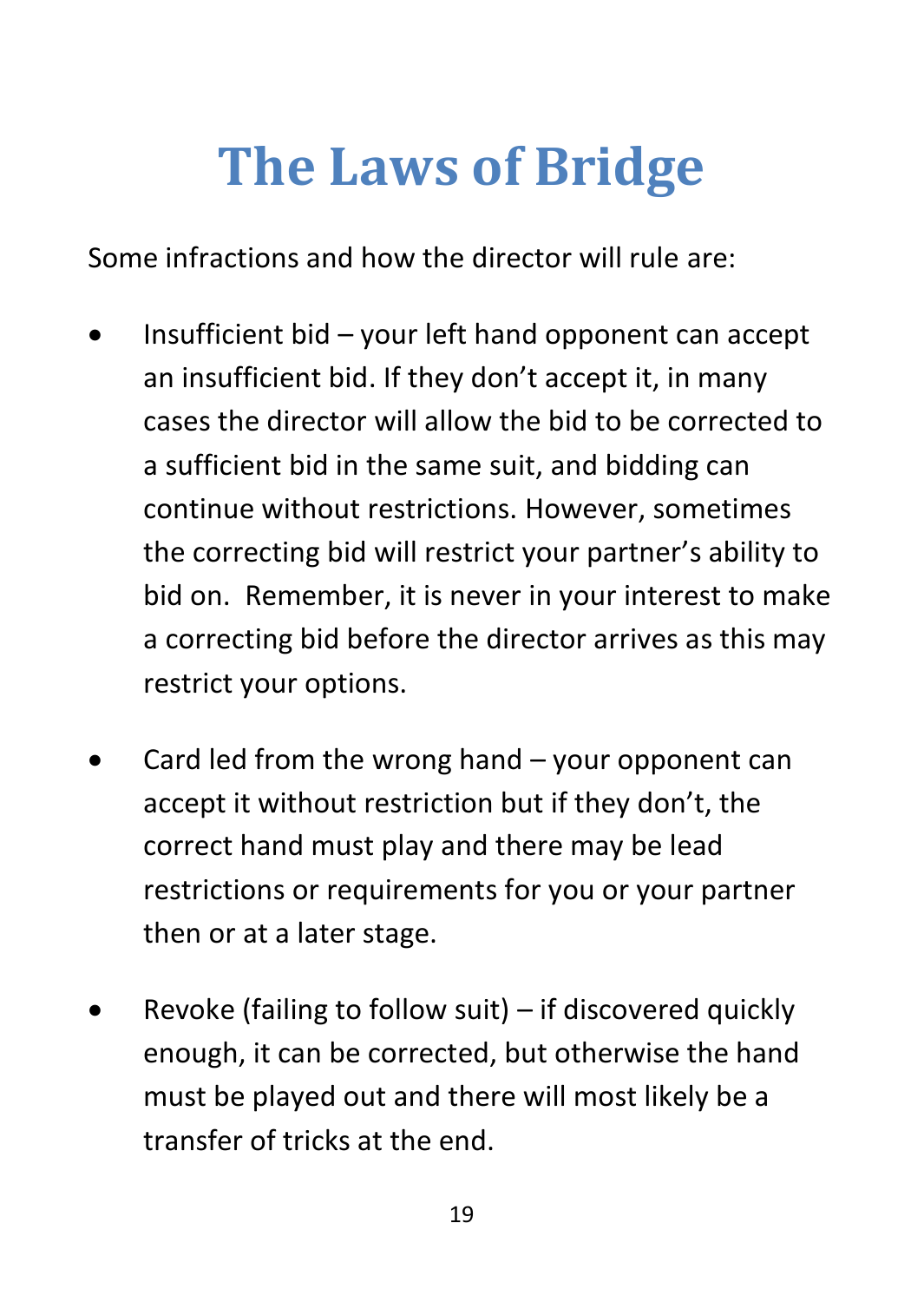- Unintended bids if you write down a bid that you never intended to make, the director can sometimes allow a change, so it's worth calling them. They will only allow you to correct a truly unintended bid, not one that you want to change because of a change of mind or suddenly remembering your system.
- When you are Dummy, you must not take part in the play at all. Only play a card when directed to by declarer (even if the card to play appears obvious), don't be the first to call attention to an infraction, and don't make any comments to Declarer that might be construed as assisting them to play the hand.
- Declarer or either defender may make a claim or concession at any point throughout the play of the hand by stating they will win a certain number of the remaining tricks, and while this is desirable when the final result is obvious, it is important that you be sure of your facts before doing so because the director needs to settle any doubtful points in favour of the other side. If you do claim, make sure you state your line of play.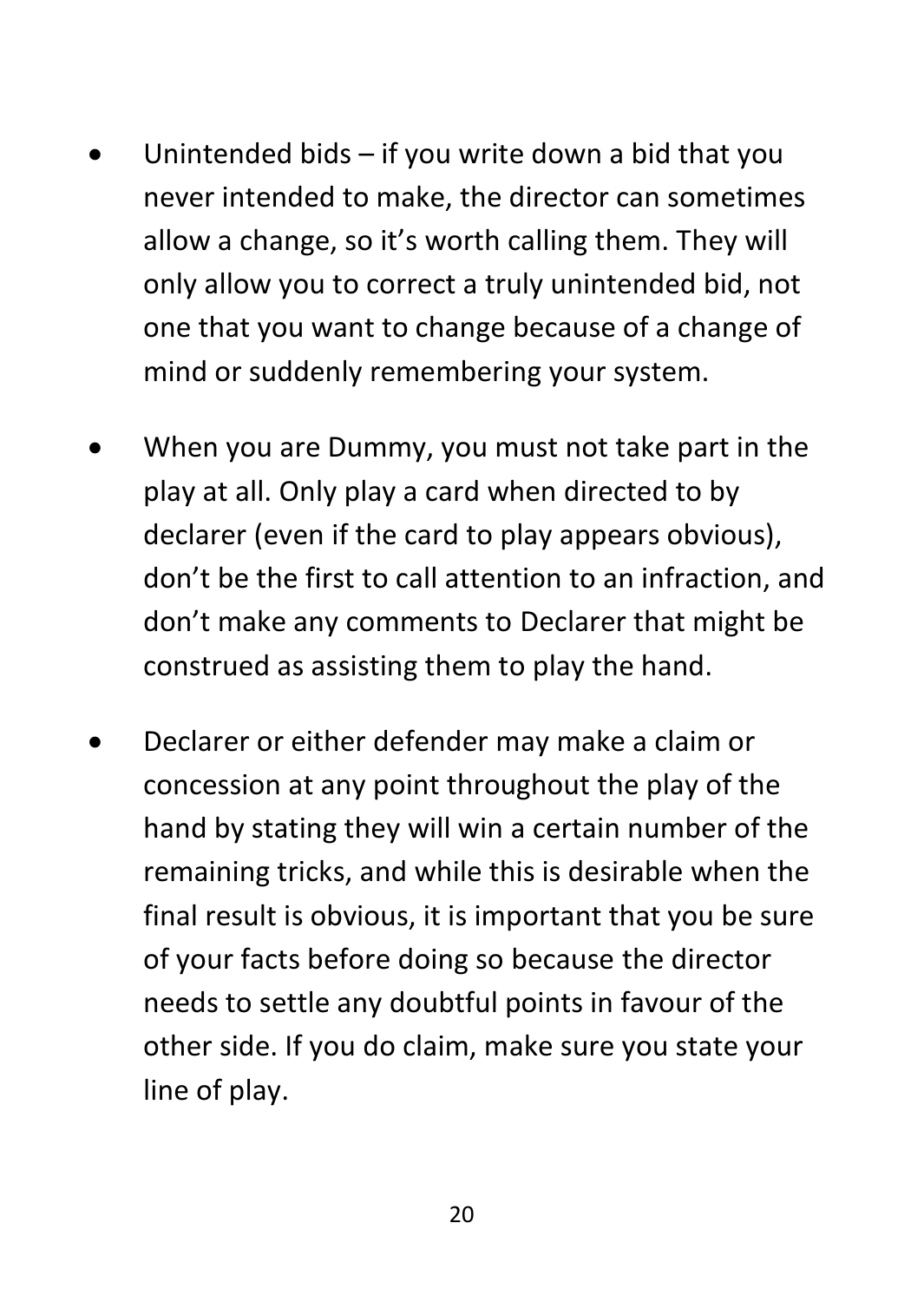Where players have a choice under any law, they should make the decision that is most favourable to them. It is therefore important to listen carefully when the director advises you of your choices.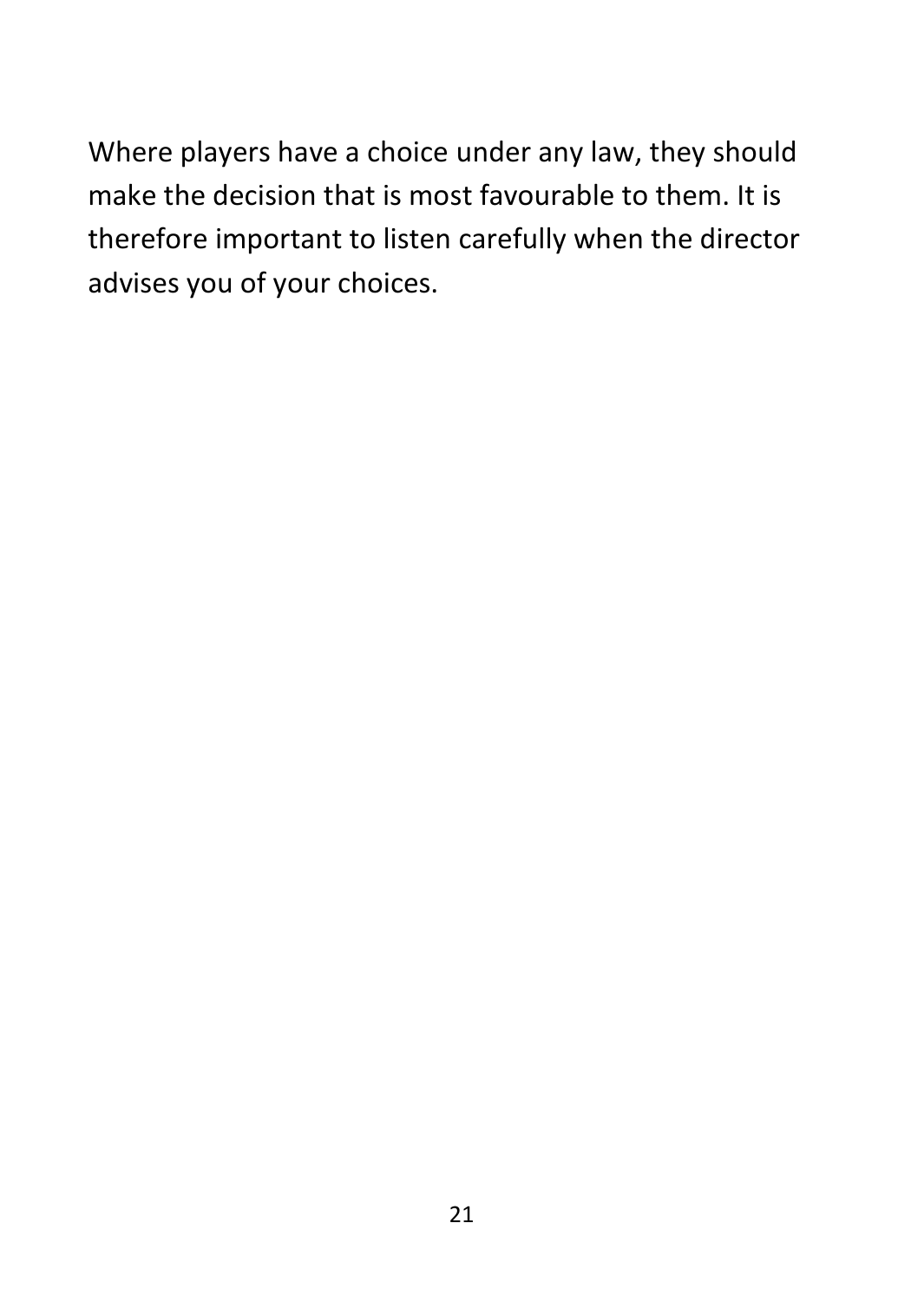## **Alerting and Announcing**

Certain bids need to be alerted by the bidder's partner. These are bids that the opponents might expect will have a different meaning. Typical alertable bids are transfers but you should alert any bid that doesn't promise at least 3 cards in that suit.

There are exceptions though – don't alert bids over 3NT unless it is an artificial opening bid, and do not alert doubles, redoubles or cue bids (a cue bid is when you bid the opponent's suit) no matter what the meaning.

The correct way to alert is to say "alert" and circle the bid. Don't explain the meaning unless asked by an opponent.

The Announcing regulations on the other hand mean that you announce the meaning of your partner's 1C and 1NT opening bids. After partner opens 1C, just state the minimum number of clubs in that hand (or "strong" if playing a strong club system), and after they open 1NT, just state the HCP range.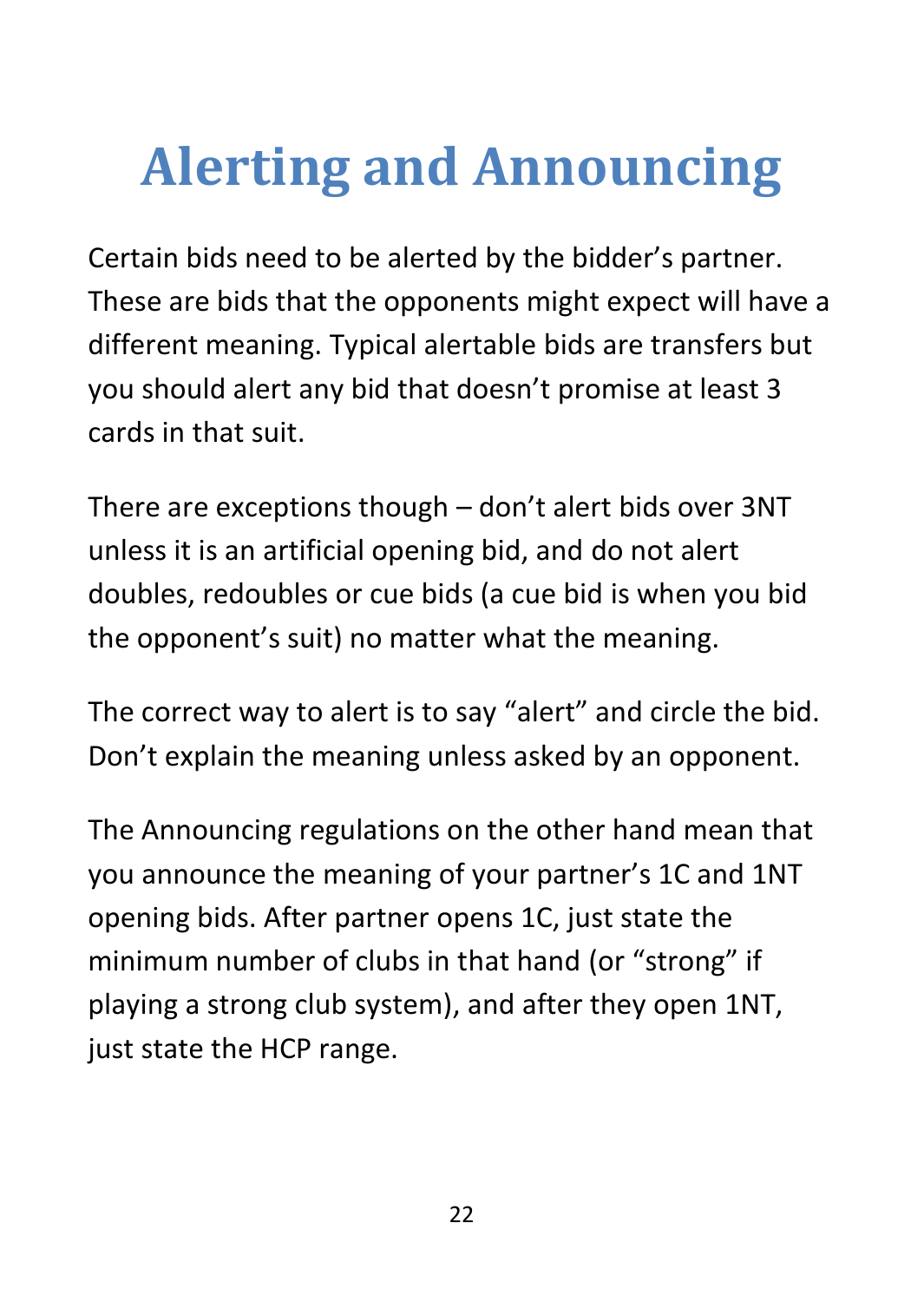## **Be a Good Sport**

*The article below is produced by the Australian Bridge Federation.*

We all play bridge because we love it. Help make the game fun for everyone by observing the few simple proprieties that make bridge fair and enjoyable.

#### **PLAY TOUGH BUT FAIR**

- Play tough, be competitive, but be a good sport. Be pleasant to the opponents (and your partner).
- Welcome new opponents to your table. Don't conduct lengthy post-mortems.
- Don't stare at opponents, their cards or where in their hand they play a card from.
- If you think an experienced opponent may have done something inappropriate, speak privately to the official recorder.
- Slow players make the effort to catch up; it's not fair to use more than your share of the clock and finishing late disrupts the schedule. Claim if it is clear.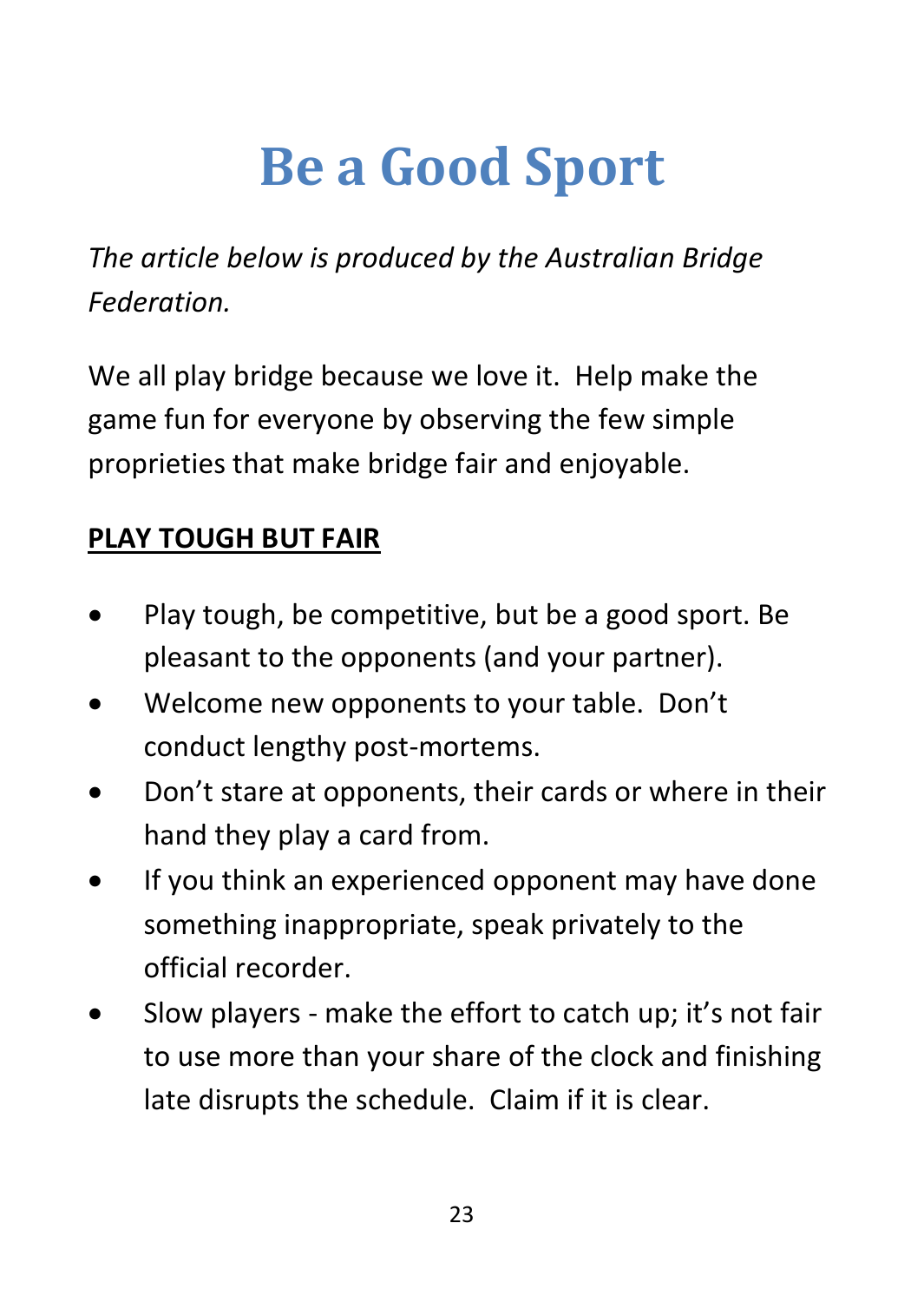### **MAKE BEGINNERS WELCOME**

- New players are the future of the game we love.
- Make a special effort to explain your bidding fully to less experienced players and remember they may not know the methods and conventions you are using.
- When claiming, state your line clearly and explain it if required. Less experienced players may not see it as quickly as you.
- If opponents don't yet know the bridge code of behaviour, explain (politely) – even better, refer them to this code.

### **TELL OPPONENTS WHAT THEY NEED TO KNOW ABOUT YOUR SYSTEM**

- Your opponents are entitled to know as much about your system and style as your partner does...the only secret in bridge is what cards you hold.
- Provide two fully completed system cards
- Make every effort through alerts and explanations to tell your opponents what they need to know about your system.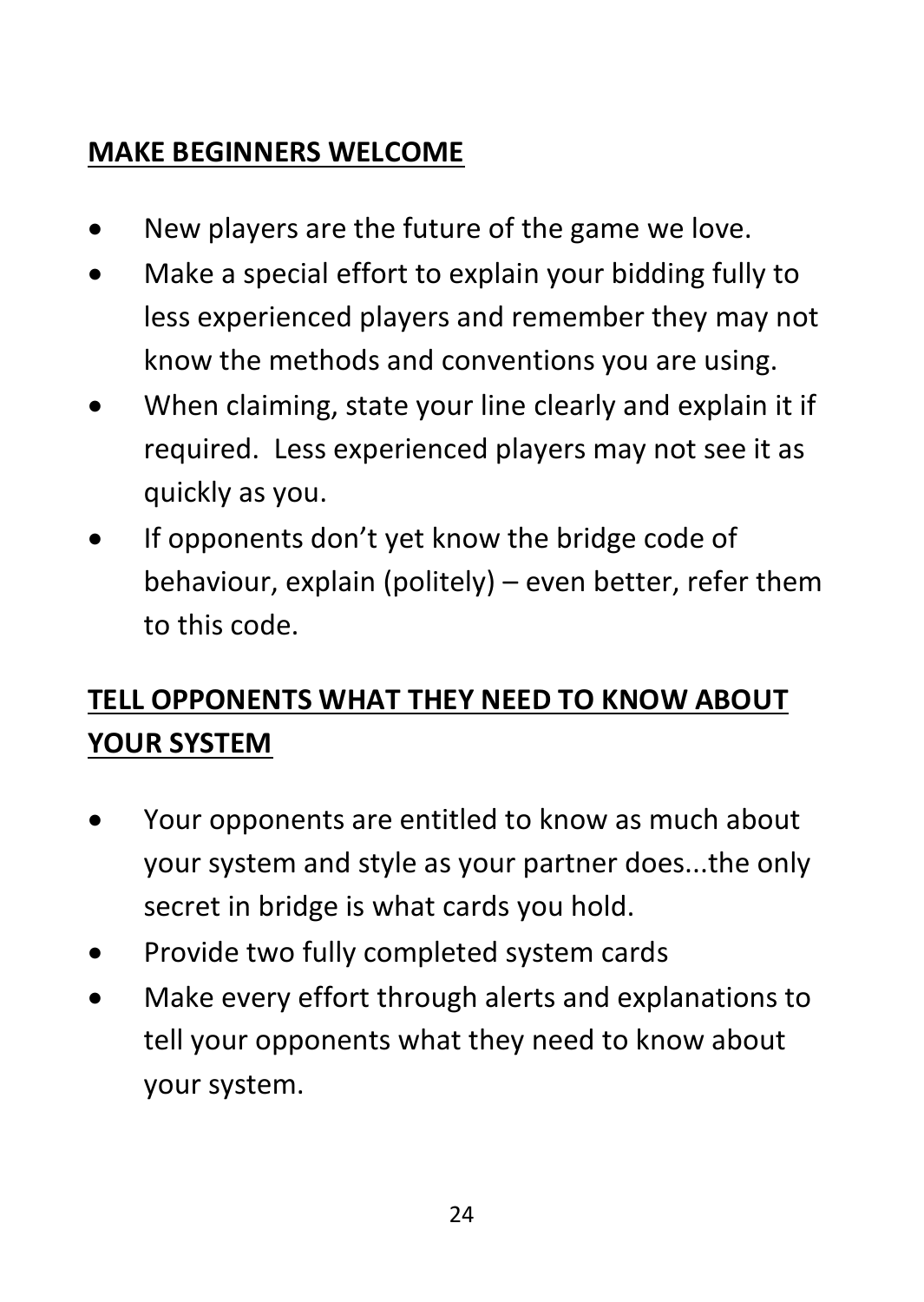### **NO TRICKERY, NO TIP-OFFS**

- You must not try to help your partner or fool your opponents by anything but the bids you make and cards you play ... bridge is NOT poker.
- Don't tip partner off and ignore partner's tips. Ethical players will try to avoid revealing mannerisms, and make a point of ignoring any information they accidentally get from partner's hesitations or mannerisms.
- Don't deceive the opponents by hesitations or mannerisms. If you accidentally hesitate without a problem, apologise: "sorry, I didn't have any reason to hesitate. I was asleep!"

### **CORRECT MIS-EXPLANATIONS AS SOON AS YOU CAN**

- If partner accidentally misinforms the opponents, you can't give a correction during the bidding (because you mustn't tell partner the correct explanation).
- If your side becomes declarer, you must give the correct explanation before the opponents make their opening lead.
- If your side ends up defending, apologise and give the correct explanation at the end of the hand. Call the